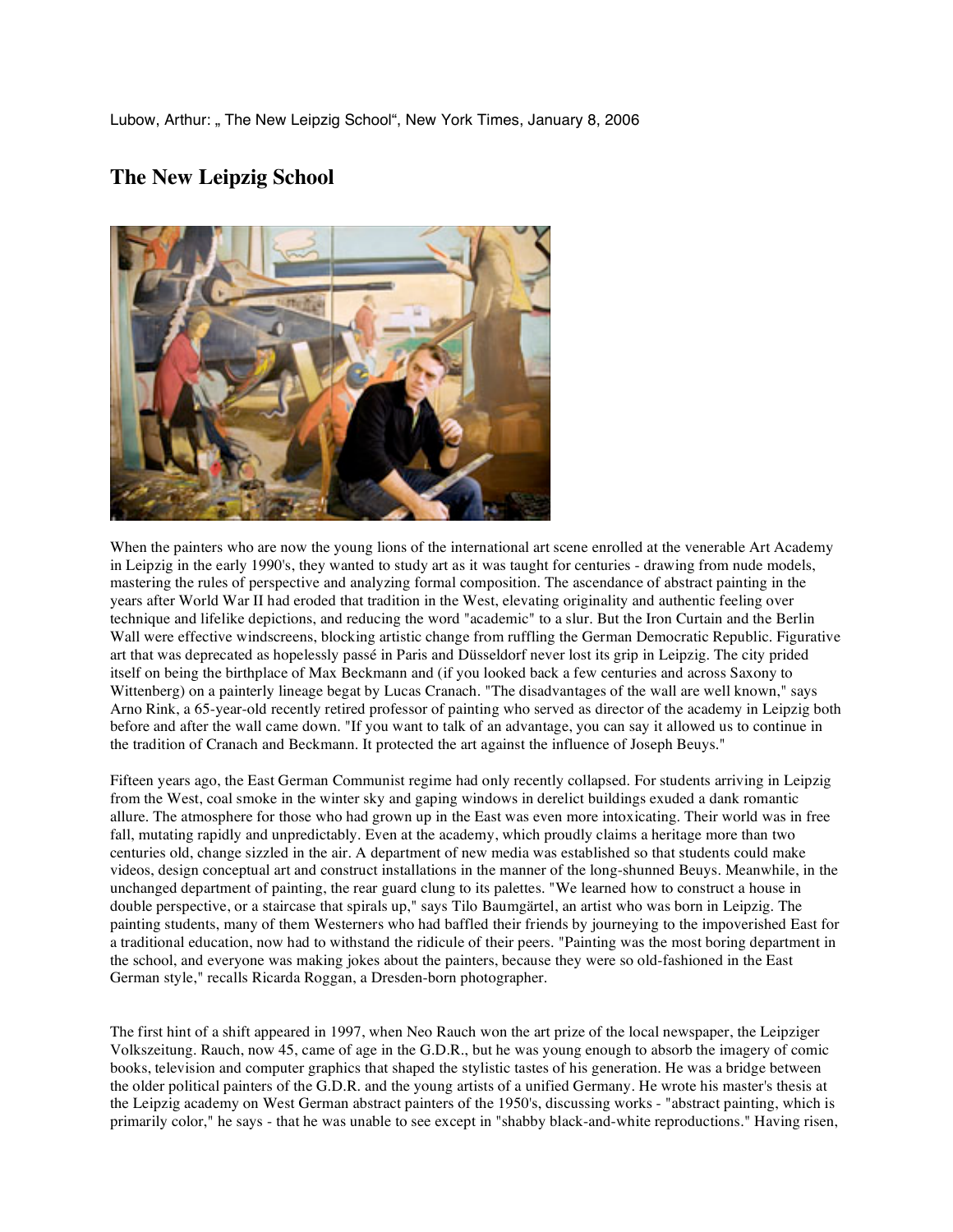through industry and talent, to become an assistant to Professor Rink, Rauch painted large canvases in a style that hovered somewhere between Socialist Realism and Pop Art, of workers in 1950's-vintage uniforms performing enigmatic tasks of physical labor. The Leipziger Volkszeitung prize and the accompanying show of his work at the Museum der Bildenden Künste, which is the main Leipzig art museum, presaged an escalating demand for Rauch's paintings and a one-man show at the David Zwirner Gallery in New York in 2000. The painter with the strange moniker - his given name was an invention of his parents, and his family name means "smoke" - was gaining an international reputation that resounded in the academy. "Even in the halls of the school, it is a little smoky," the students joked. The success of Rauch seemed like a one-off, however. "During our studies we had the feeling that Neo was a very solitary phenomenon that couldn't be repeated," says Tim Eitel, a painter who moved East from Stuttgart in 1994.

How wrong they were. Aided by the canny promotion work of Rauch's locally born dealer, Gerd Harry Lybke, this city of 500,000 in the distant east of Germany has acquired some of the art-world cachet of New York in the 50's or London in the 90's. Under the rubric of the "New Leipzig School," Eitel, Baumgärtel and several of their classmates among them, Matthias Weischer, David Schnell, Christoph Ruckhäberle and Martin Kobe - have coalesced into a group phenomenon that, in the words of Joachim Pissarro, curator of painting and sculpture at the Museum of Modern Art, is "suddenly the hottest thing on earth." Although the work of these painters, most of them in their early 30's, varies in content, style and quality, they share a technical skill, a devotion to figurative art and a predilection for dry-eyed, melancholy subject matter. From the academy in Leipzig, they derive their proficiency. Beyond that, the mood of Leipzig has provided them with their material. Like other cities in the former G.D.R., Leipzig is plagued with high unemployment and depopulation. Factories and housing projects stand closed or half-empty, many of them slated for demolition, while ornate Wilhelmine buildings from the early 20th century undergo restoration. "For me it is very important that on the one hand, you have these things coming down, but 100 meters away, they are building a new autobahn," says David Schnell, who hails from Cologne. The Leipzig central train station is a marvel of reconstruction, with glistening platforms and bustling shops. Board a tram to the southern suburb of Markkleeberg, where Rauch lives, and in half an hour's time you are confronted with a strip-mined, pock-marked landscape that evokes, in the words of Hans-Werner Schmidt, director of the Museum der Bildenden Künste, "the scenery of Mars." In the center of Leipzig, a major thoroughfare named for Karl Liebknecht - the Leipzig-born Marxist revolutionist who was executed in 1919 - throbs with sleek, packed restaurants serving caipirinhas and arugula salads. The taxi driver who brings you there is likely to have worked as an engineer or architect in the G.D.R.

Leipzig is experiencing a morning-after moment. The euphoria that greeted German reunification has subsided into sulky disillusionment. A sour scent of curdled dreams seeps through the empty furnished rooms in Weischer's paintings and hangs over the half-dressed, enervated young people in Ruckhäberle's. The rotten barns of Schnell's landscapes, the soulless architecture of Kobe's fanciful futurism, the film-noir chill of Baumgärtel's charcoal cityscapes, the loneliness of Eitel's young people gazing at flattened vistas - all of these paintings emanate a disenchantment that is endemic to Germany, especially the former G.D.R., but speaks powerfully to viewers elsewhere, including the United States. "These are artists who are going back to a literal, descriptive figuration and giving it an air of anomie," says Robert Storr, a professor of modern art at New York University's Institute of Fine Arts. "It is happening everywhere. Mostly it is happening in photography, so it is interesting to see it in painting."

Technically accomplished painting with narrative content and a contemporary slant is very easy to sell. One reliable bellwether is the London collector Charles Saatchi, who has turned from such British installation artists as Damien Hirst and Jake and Dinos Chapman, whom he championed in the 90's, to a wide selection of contemporary painters, including (along with the Leipzigers Weischer, Ruckhäberle and Baumgärtel) the figurative artists Marlene Dumas (a South African who lives in Amsterdam), Luc Tuymans (Antwerp) and Kai Althoff (Cologne). Even in today's superheated art market for painting, the Leipzig artists stand out. Collectors jockey to be wait-listed for their new works, while in the secondary market, their prices rise vertiginously. In 2004, a new painting by Weischer would set you back about \$20,000. At a Christie's auction late last year, a Weischer fetched \$370,000, while an Eitel brought \$212,000. The Web site for a traveling exhibition now at Mass MoCA, "Life After Death: New Leipzig Paintings From the Rubell Family Collection," heralds the Leipzig artists as "the 21st century's first bona fide artistic phenomenon."

Certainly, it is a collecting phenomenon. The two major museum shows of Leipzig painting in the United States have been exhibitions of personal collections: that of the Miami private museum owners Donald and Mera Rubell, now at Mass MoCA, in North Adams, Mass., and another one, held at the Cleveland Museum of Art, of paintings owned by Michael Ovitz. "What happened to us in Leipzig was very unique," says Mera Rubell, who, with her husband, bought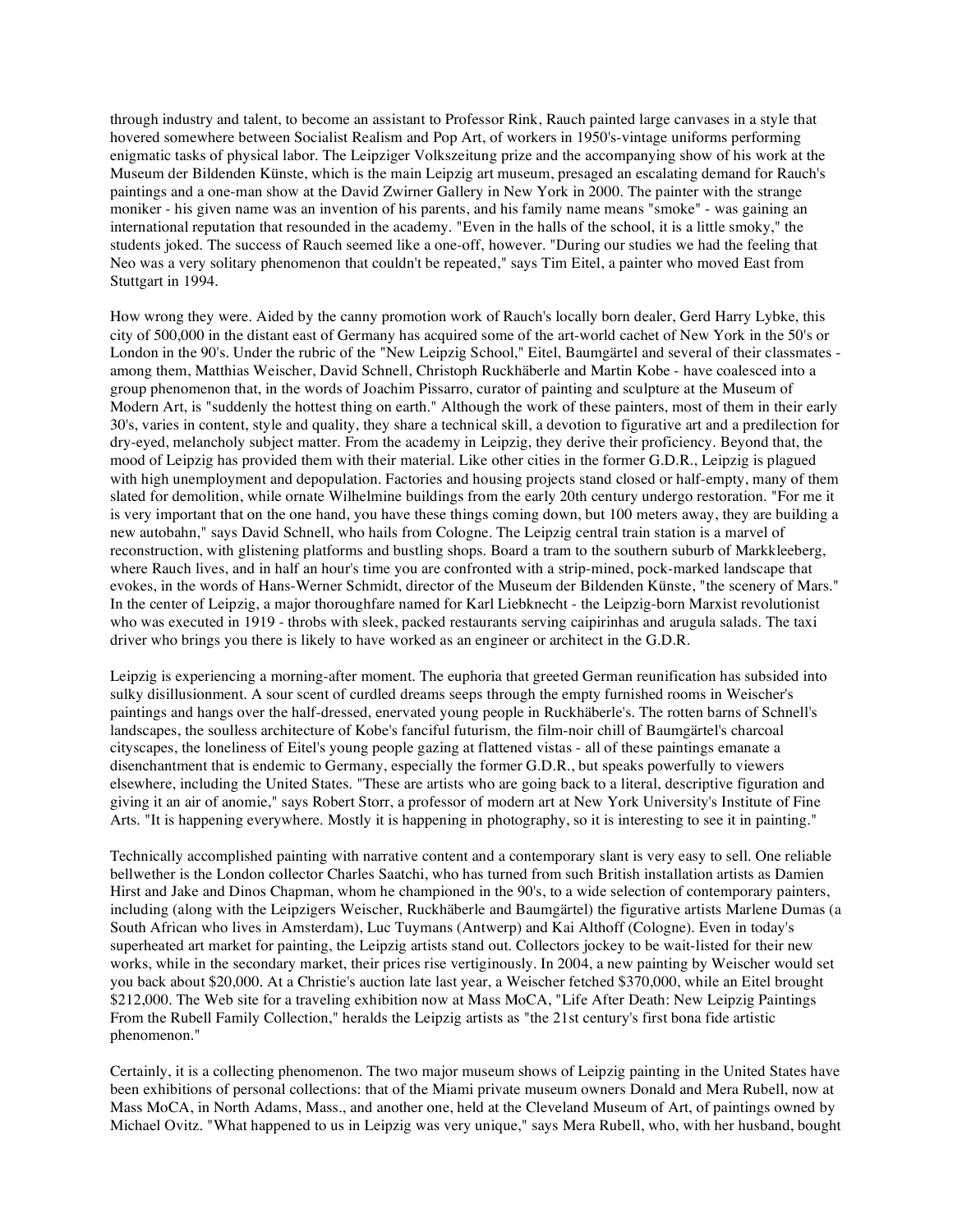multiple works by five young painters at first viewing, shortly before a group show in the Leipzig museum in fall 2003. "Discovering five artists in one day had never happened to us in 40 years of collecting." The opening of several new galleries in a former cotton-mill complex in Leipzig last April drew international collectors arriving in private jets. "Many American collectors grab into this pool of Leipzig very blindly," Rauch observes. "They buy it from the trademark. 'Is he young? Does he come from Leipzig? Then I buy it."' Not so long ago, Leipzig painters were isolated inside a bubble that shut them off from the West. Now they are being borne aloft by the bubble of the speculative art market.

rtists were taken very seriously in the G.D.R., whether they were popular or unpopular," says Sighard Gille, one of three professors of painting at the Leipzig academy. "After the fall of the wall, painters had to struggle to be taken seriously." Under a regime that tightly controlled public information, figurative painting could be a propaganda tool for the state or a transmitter of dissent; either way, it was a potent force. A city historically known for its trade fairs and book publishing (as well as for its onetime cantor J.S. Bach), Leipzig in the G.D.R. maintained a substantial degree of political awareness and openness when compared with the tightly monitored capital of East Berlin and the nostalgic, erstwhile princely capital of Dresden. "Leipzig is still the most open-minded city for contemporary issues," says Barbara Steiner, the young director of the Gallery for Contemporary Art in Leipzig. "Dresden is the opposite, with a very obsessive way of dealing with the past." Dresden's insularity was compounded by geographical deprivation. Located in a low-lying valley, it could not receive the Western television broadcasts that other residents of East Germany secretly savored. "Dresden was called 'the valley of people who don't know anything,"' Steiner says.

The Leipzig academy for painting and architecture opened in 1764, but its emphasis, in keeping with the city's businesslike attitude, had become more practical by the end of the 19th century. Since 1950, in acknowledgment of that down-to-earth focus, it has been known as the Hochschule für Grafik und Buchkunst - a center for graphic arts, like etching, lithography, woodcuts and book design. The academy's importance as a center for painting is relatively recent. In the 60's, a group of Leipzig painters rose to prominence: foremost among them, Bernhard Heisig, Wolfgang Mattheuer and Werner Tübke. Despite their very different styles - Tübke was an exquisite draftsman who emulated the Italian Renaissance and Mannerist artists, Mattheuer's folk-art realism lent itself to parables and Heisig's angry Expressionist paintings recalled Emil Nolde or the late work of Oskar Kokoschka - all of these artists exalted the painterly tradition, and their collective success established a nationally esteemed "Leipzig School." The painting teachers at the academy preferred to concentrate on technical concerns, perhaps because political subject matter under the G.D.R. was often either disingenuous or dangerous. That instrumental approach continues. "The difference between Leipzig and the other schools in Germany is that here there is more discussion about how to build the painting and less about what and why," says Christoph Ruckhäberle, a native of Bavaria. Or, as Matthias Weischer, who grew up near the Western city of Münster, puts it, "It wasn't so important what to draw, it was just important to draw and paint - just to keep on working without having any concrete subject or big vision."

Paradoxically, while the artists of the old Leipzig School didn't discuss subject matter when they taught, they ruminated over it endlessly when they painted. They resorted to symbols to express a veiled criticism of their society without sacrificing their privileged status. "That was a possibility, using multiple layers, because the functionaries weren't the brightest people," Arno Rink says. "Icarus plays an important role in Leipzig painting. He is able to fly you can see it as a motif of fleeing - and he gets too close to the sun and falls down, like people who got close to power. Heisig, Rink, Tübke - everyone used Icarus, because it looked good as a figure and it also had another meaning." Mattheuer liked the biblical tale of Cain and Abel and the mythological character Sisyphus, who was fated to push a boulder up a mountain only to see it roll down before reaching the top. Tübke favored Christian references, like the Pietà. "These were used in a very intelligent way and could be read by people who were intelligent and had a higher level of education," Rink says. "Nobody paints a Sisyphus or Icarus anymore. Artists are free to interpret the world without enigmatic tools." Rink was a lifelong party member, but people on all sides of the political debates miss the days when both politics and painting seemed important. "Back then, there were problems we had to cope with," Rink says. "I think society today is quite superficial in many ways. It is only normal that painters include this superficiality in their work."

The old Leipzig School disintegrated in the late 70's, when the G.D.R. began to display these painters' critical works as proof that dissent and freedom of thought existed in their society. "That was not our intention," Gille says. "We thought the state should be criticized. We didn't voice our criticism to support the state. We painted in a figurative way, and the following generation didn't want to do that. They thought it would be a concession to the state. Many started to do abstract paintings." But it was hard to win at this game. Taking advantage of the popularity of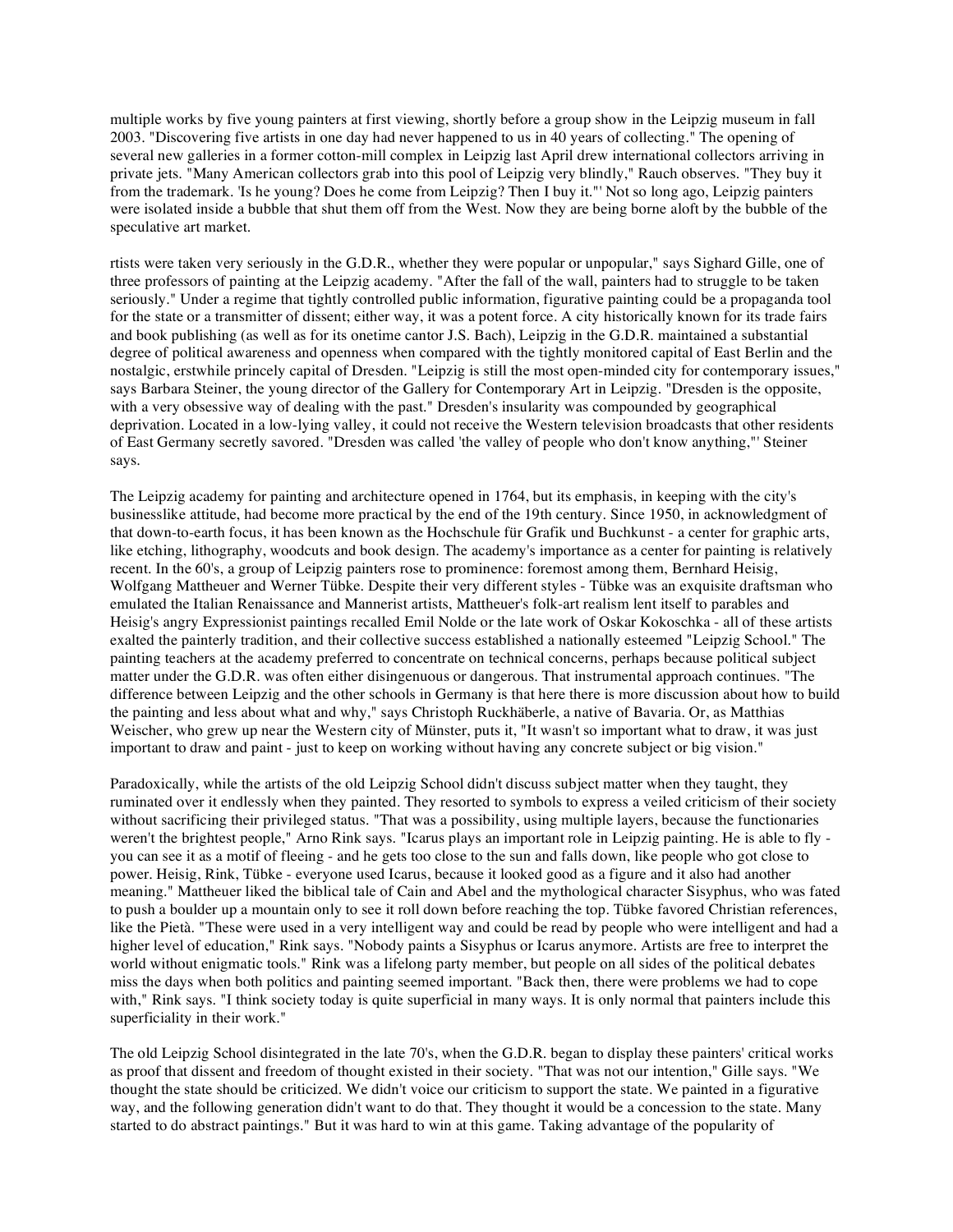abstraction in the international market, the government turned around and sold the nonfigurative paintings in the West to gain hard currency. By the time the wall fell, the Leipzig artists hardly knew where to look or how to paint.

As a young man, Neo Rauch tried on the styles of Francis Bacon, Max Beckmann, Markus Lüpertz and Bernhard Heisig. Eventually he settled into a style of his own. A mature Rauch painting contains figures with the mythological aura of a Sisyphus or Icarus. The iconography, however, is personal, and regardless of how well educated or intelligent the viewer, the code cannot be broken. The paintings convey a mood, not a message.

Rauch's own history is the stuff of legend. Start with the name, which, he complains, "was a torture for me in my first 20 years." Every time he said it, he had to explain it. "The most terrible thing about it is most people think it is a pseudonym that I created to make myself more interesting," he says. "And this name seems like innovating, and I consider myself to be a very conservative person." Worst of all, he has no idea why his mother and father gave him the name, because he never had the chance to ask them.

When Neo was 6 weeks old, his parents were killed in a train crash just outside the Leipzig station. His father was a 21-year-old art student at the academy in Leipzig, and his mother, after completing a required stint of farm work, was planning to enroll there. Following the accident, his maternal grandparents raised him in a small town, Aschersleben, in the foothills of the Harz Mountains. He was surrounded on the walls of their apartment by his father's dark charcoal portraits and mining scenes. "There was a prophecy that he would die early, and this seems to be in his drawings," Rauch says. "When he was 5 or 6, he was walking hand in hand with my grandmother through a supermarket, and suddenly an old woman comes up and says to her, 'Be careful with this boy, he will not live to be older than 30."' Taking up drawing and watercolor painting, Neo resolved when he was 15 or 16 that he, too, would study art in Leipzig.



Rauch's ramrod-straight posture and the unwavering gaze of his pale blue, almond-shaped eyes give him the appearance of a Prussian soldier. "He is an art soldier," Sighard Gille says. "He has a secret love of the military. You can see it in the painting." Rauch's self-discipline is renowned. He works every weekday from 9 in the morning until 6 at night, with a midday break to prepare lunch for his wife, the painter Rosa Loy, and their 15-year-old son. Taking after Rauch, the young Leipzig painters all pride themselves on their orderly work habits, which they contrast with the dissolute lives led by students in West German art academies. "Being an artist is much more important in Düsseldorf than the art itself," Tim Eitel says. "The old clichés of painting at night with a bottle of wine, taking drugs and being excessive - a lot of people in Düsseldorf think this is what it means to be an artist." In Leipzig, being a painter means working slowly and deliberately, like Rauch, to produce 15 or 20 canvases a year.

Rauch's paintings are, in Robert Storr's words, "Völkisch and science-fictionish." They speak a Pop Art idiom with an East German accent. With their faded and thinly painted colors, anachronistically costumed figures and spatially disorienting landscapes, they recall the paintings that the American artist R.B. Kitaj made in London from the mid-60's to the mid-70's. Kitaj, however, is a highly cerebral artist, and his paintings seem to carry endnotes as copious as the ones T.S. Eliot appended to "The Waste Land." Even though Rauch's paintings are also informed by history,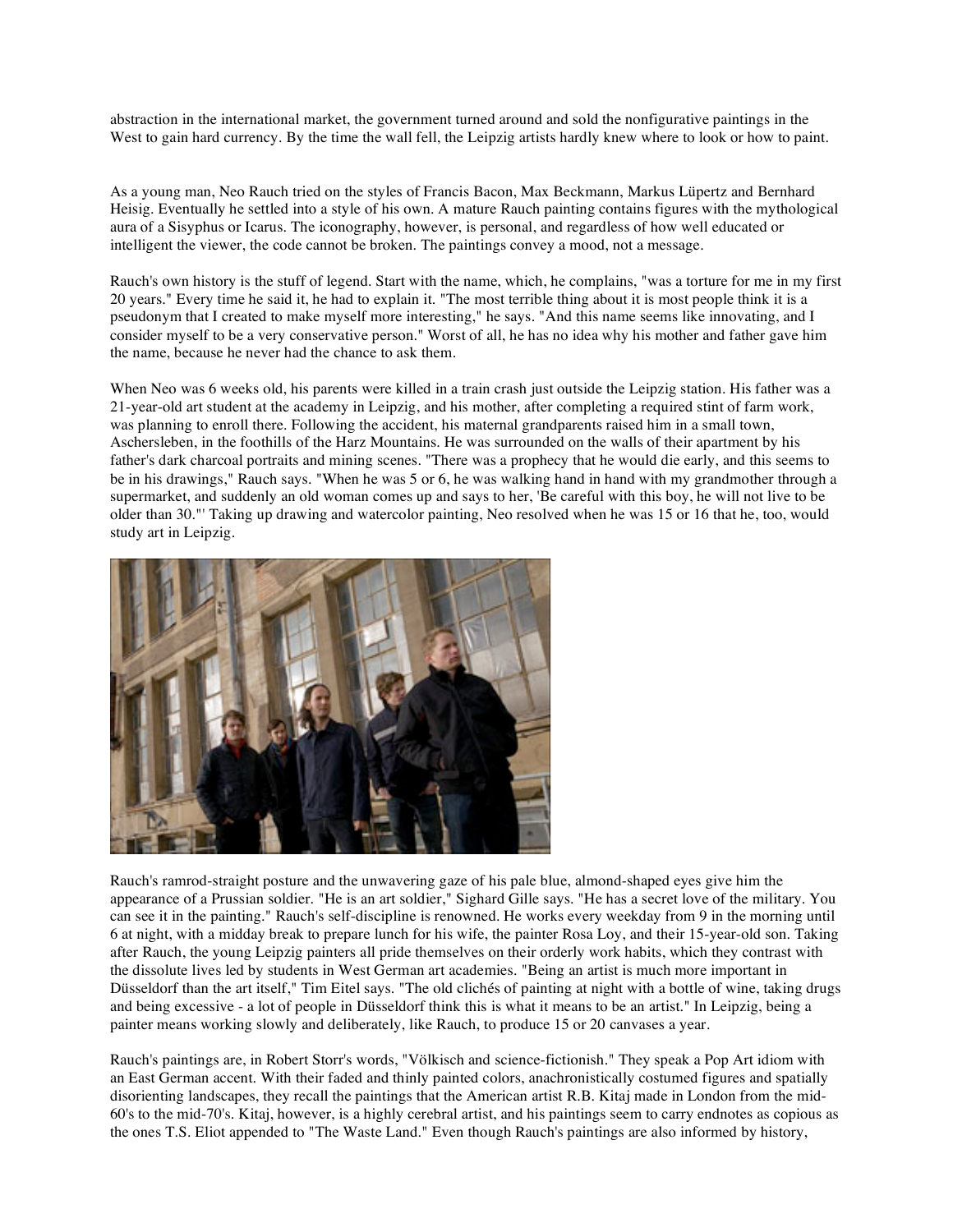especially art history, they resemble dreams that are receding from consciousness. "What Neo Rauch does is borrow themes and take imagery from the Socialist Realist paradigm," Joachim Pissarro says. "Along with that, there is a surrealistic quirkiness and bizarreness. You see simultaneous scenes that are not connected, that you as a viewer cannot pin down or put a name on. The characters never confront each other, either. There is a sense of isolation that goes on in his picture space." Lately, Rauch's canvases have become even stranger and more complex, as the uniformed characters from the 50's and casually garbed people of today are joined by 18th-century soldiers, peasants and dandies, and occasionally by fantastic animals, all displayed in luridly lighted landscapes with multiple vanishing points. Wildly theatrical, the paintings demand that the viewer's eye jump nervously to take in concurrently played, weirdly suggestive but ultimately inexplicable activities.

Indeed, Rauch constructs his paintings like a theater director, first daubing in the backdrops. "It is important to create a definite environment or stage on which things can happen," he says. "For me, the function of painting as I understand it is to work with myths. I try to create a widespread system where impulses are trapped. With an analytic understanding, you can't grasp it." He hastens to clarify that he does not indulge in "psychological automatism." He begins with a general notion of the mood and subject of the painting. "Having set the fundamentals, the stage, I introduce the actors on the stage," he explains. "Then it happens - when I set the inhabitants into a relation, I am not able to plan. In between the figures, and in between the figures and me, subtle relations start to be created. A microclimate comes into being." Rauch blends rigorous precision with foggy mysticism, a brew that is very German. "It seems to me that I am drawn back further and further, that elements from distant periods are knocking on the door and want to be let in," he says. "That is also reflected in my dreams, that I am drawn back to earlier lives. The incarnation cycles are trying to reach formulation." Asked if he believes that he led previous lives, he replies: "Not as direct as that, but I have recurring dreams in the same rooms and same houses and same streets. What you see in the picture is not the dream but a new version of the dream, like from a recycling plant."

ong before assuming the role of Rauch's dealer, Gerd Harry Lybke worked as his nude model. "He was a little bit thinner then," Rauch recalls. "And he had a lot of Afro-look hair, like Jimi Hendrix." At 44, Lybke now has thinning red hair and a penchant for pinstriped three-piece suits, but his dancing eyes, protruding lower lip and the space between his front teeth still give him the look of a mischief-loving child. It was his boyhood resemblance to the redheaded, freckled and gap-toothed character Jody on the American television show "Family Affair" that won him his lifelong nickname. Western television may have been forbidden in the G.D.R., but it seems that everyone in Leipzig watched it. "When I would walk out, people would say 'Judy, Judy,"' he recalls. "The name was 'Jody,' but a Saxonian couldn't say 'Jody.' Nobody in East Germany knows that 'Judy' is a woman's name."

Lybke says that he stumbled into the art world almost by chance. What he really wanted to be was a cosmonaut. "I was young," he says. "To be a cosmonaut, why not?" He did so well in science and mathematics that he was awarded a five-year scholarship to study in the Soviet Union. When he realized that he dreaded the prospect of leaving Leipzig for Kiev, he turned down the honor and his troubles began. "From this moment, nothing," he says. "It was forbidden for me to study, even to work in a museum. I was on a blacklist." In 1981, having exhausted all conventional options, he found a daily gig as a life model at the Leipzig academy. At a monthly salary of 300 marks (considerably less than \$100 but ample for his needs), he continued there for more than eight years, until the wall came down.

Lybke's career as an art dealer began in 1983, when he opened in his (shared) apartment the only private gallery in Leipzig. He called it Eigen + Art, a pun that means both "your own art" and "weirdness." Eigen + Art in those days was a lark, not a business. "I opened the gallery naked, saying, 'Welcome to the Galerie Eigen + Art,"' Lybke recalls. "I had real dreadlocks, from not washing my hair, and three bird eggs in the hair. After this opening, I met a few good-looking girls, and I said, 'Why not do this again?"'

To make the transition from an East German life, in which sex, alcohol and friendship were the markers of success, to a capitalist system governed by cash, Lybke recognized early that he would have to court international collectors. He borrowed money from a West German industrialist so he could take work to the Art Frankfurt fair in 1990. He opened temporary galleries in Tokyo in 1990, in Paris in 1991 and in New York in 1993 - the same year that he began showing Rauch's work. To establish a permanent Eigen + Art in the capital of the reunified Germany, he found a reasonably priced rental in the Mitte district of Berlin in what was then an out-of-the-way location but is now the heart of the gallery district.

In 1997, when Rauch began to win international recognition, his fashionable peers in Leipzig were conceptual and